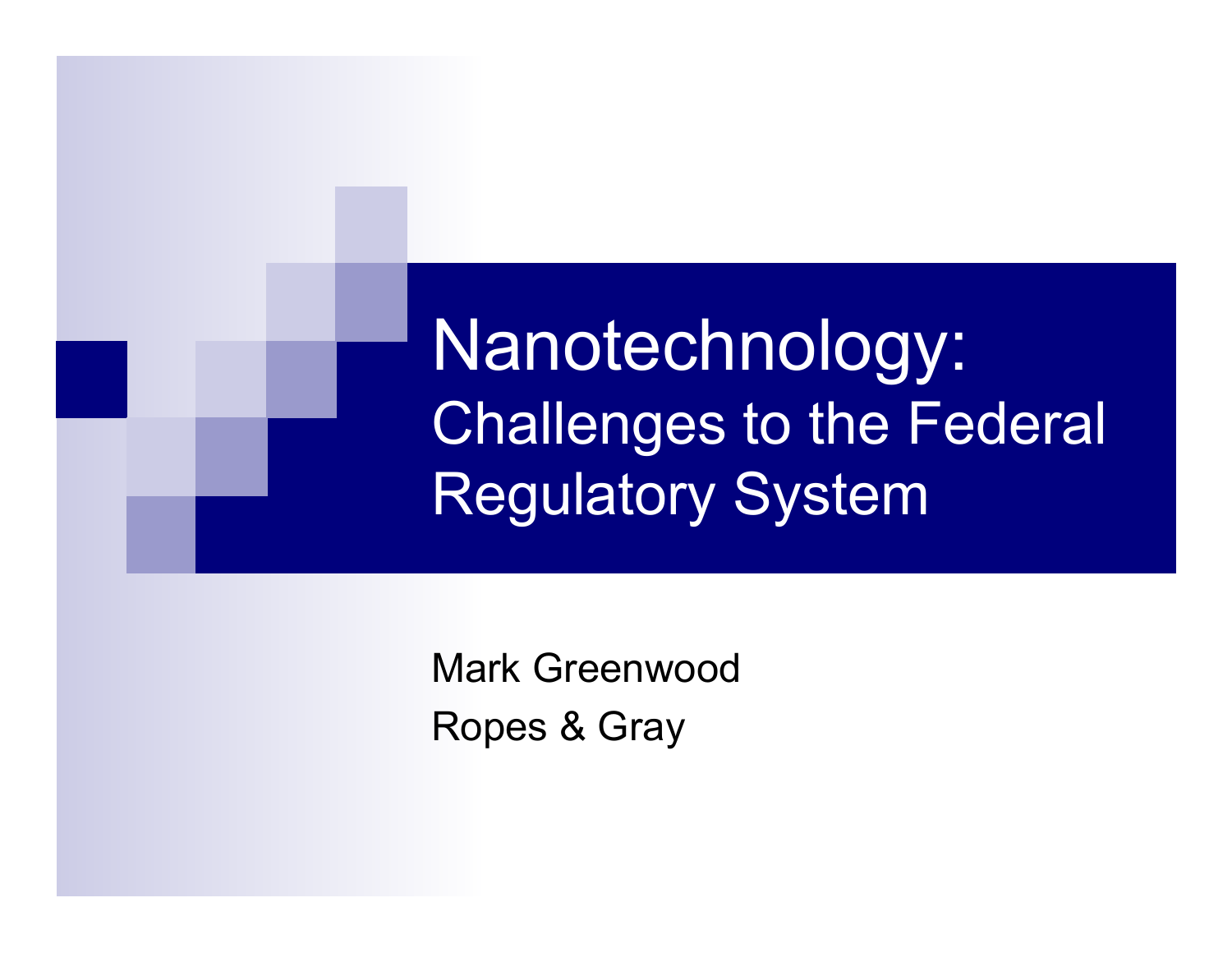# Agenda

#### ■ The Challenges of Nanotechnology

#### **Regulatory System** Issues for the Federal Regulatory System

- $\square$  Lead statutes: product vs. facility programs?
- $\Box$ Principles guiding risk assessment
- $\Box$  Approach to particulates
- $\Box$ Monitoring challenge
- $\Box$ Cross-media tradeoffs
- $\Box$ Public access to useful information
- $\Box$ Implementation across programs
- □ Engagement of stakeholders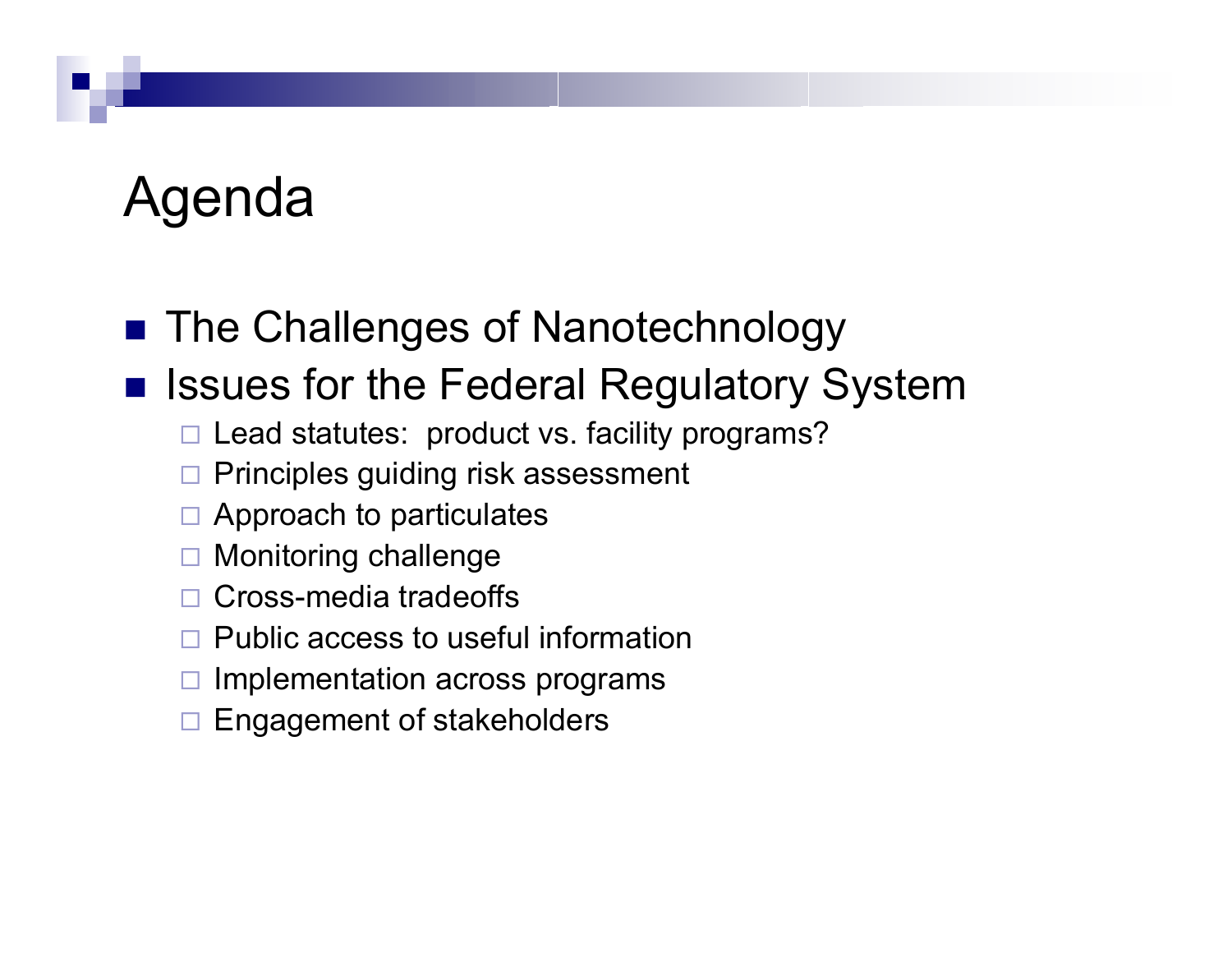## Challenges of Nanotechnology

#### ■ Nanotechnology is not an industry

 $\Box$  Set of technologies that will spread through multiple industries at differing rates of speed

#### **Leadership is dispersed**

- □ No single center of leadership in industry
- □ Multiple federal agencies have an interest
	- Regulatory oversight for health, safety, environment
	- Development and promotion of technology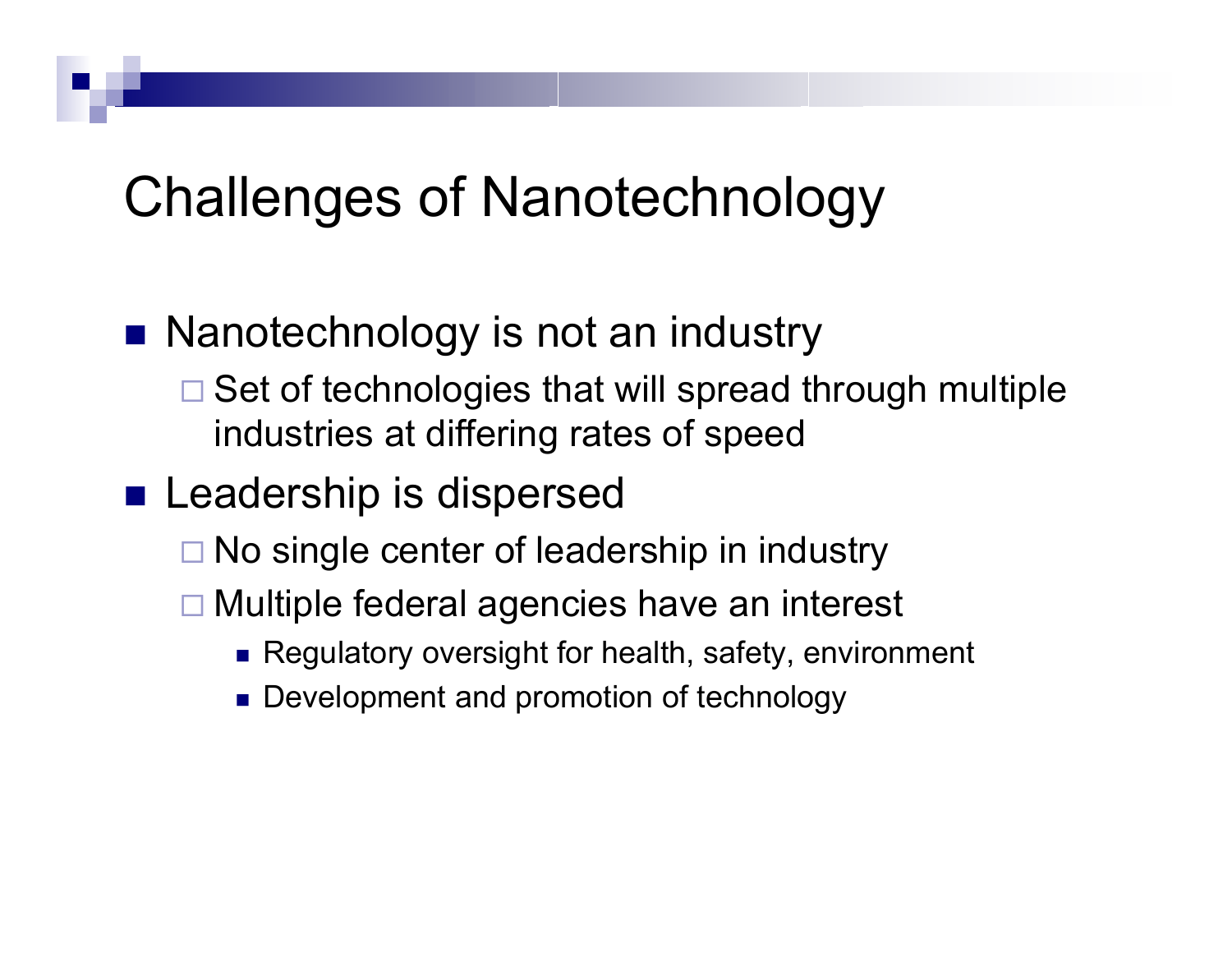# Challenges of Nanotechnology (con.)

**Presents special issues of toxicology & exposure** 

- $\Box$  Size matters: impact of nano-scale particles
	- Exposure potential or inherent toxicity
- □ Special physical chemical properties
	- NNI definition of nanotechnology includes creation of novel properties to materials
	- Will these novel properties affect toxicity?
	- Impact of self-replication: analogy to biological material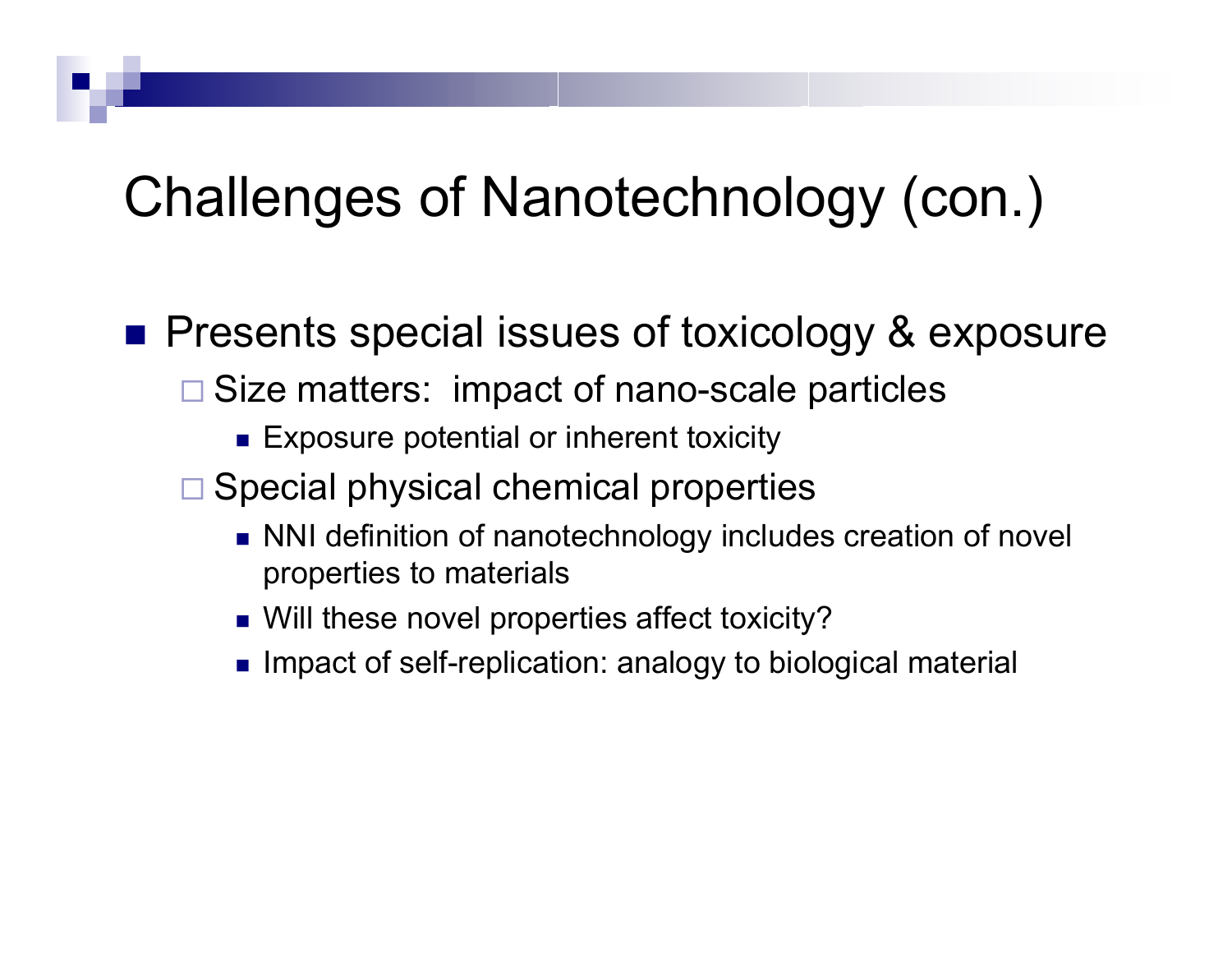# Issues for the Federal Regulatory System

- General statutory frameworks are robust □ Too early to pronounce particular statutes unworkable
- But currently no program is well-suited to address the challenges of nanotechnology □ Question is how current programs should evolve
- What pressure points does nanotechnology create for federal environmental programs?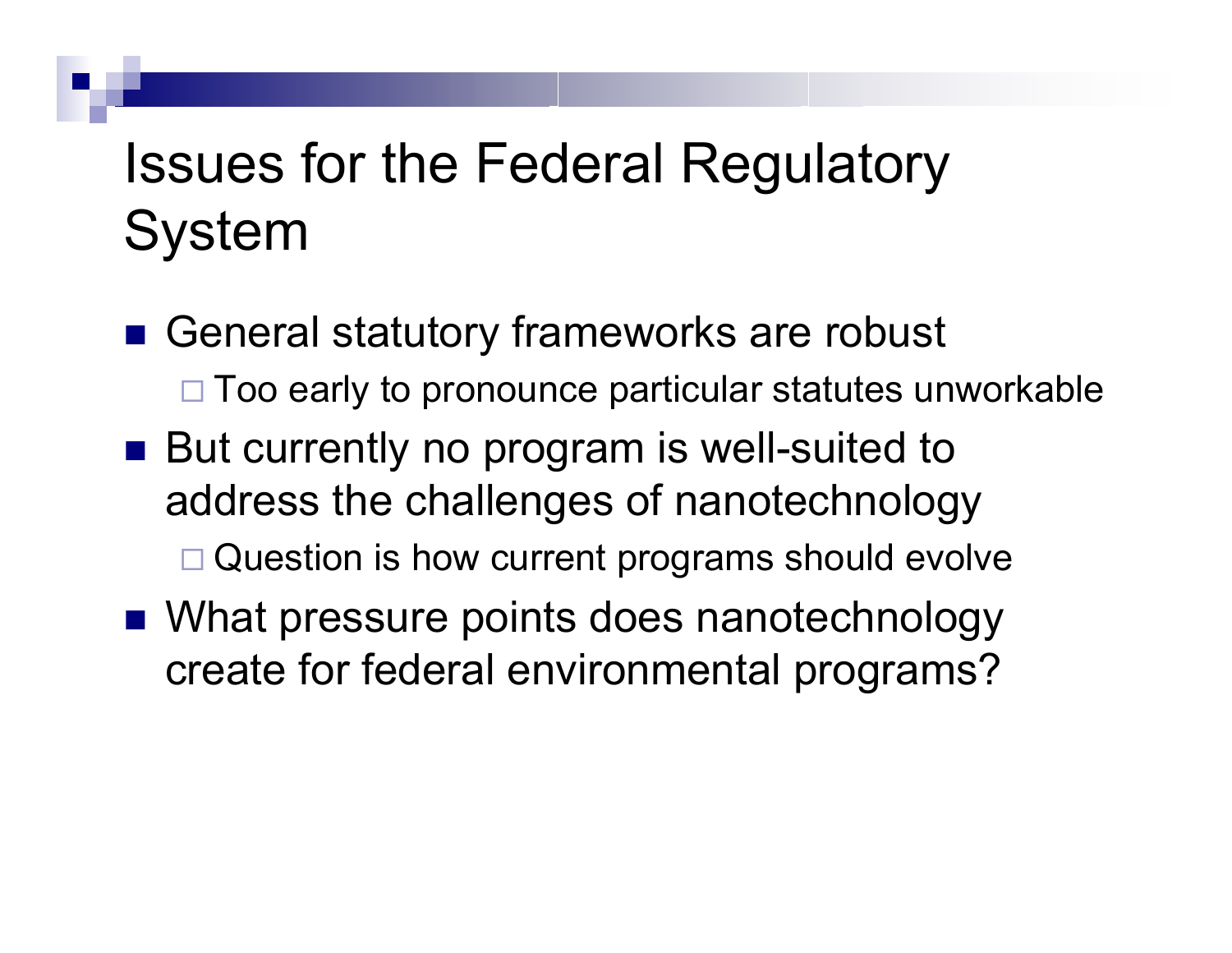### Lead Statutes for Nanotechnology?

#### **Product programs: TSCA/FIFRA**

- □ History of adapting to new chemical species
- □ Weak tools to assure implementation of management practices (product-specific orders/licenses; labels) □ Woefully under-funded
- Facility programs: CAA/CWA/RCRA
	- □ Bigger programs; strong implementation infrastructure
	- □ Slow at keeping up with new materials in commerce
	- □ Dependent on regulating broad categories (VOC, TSS)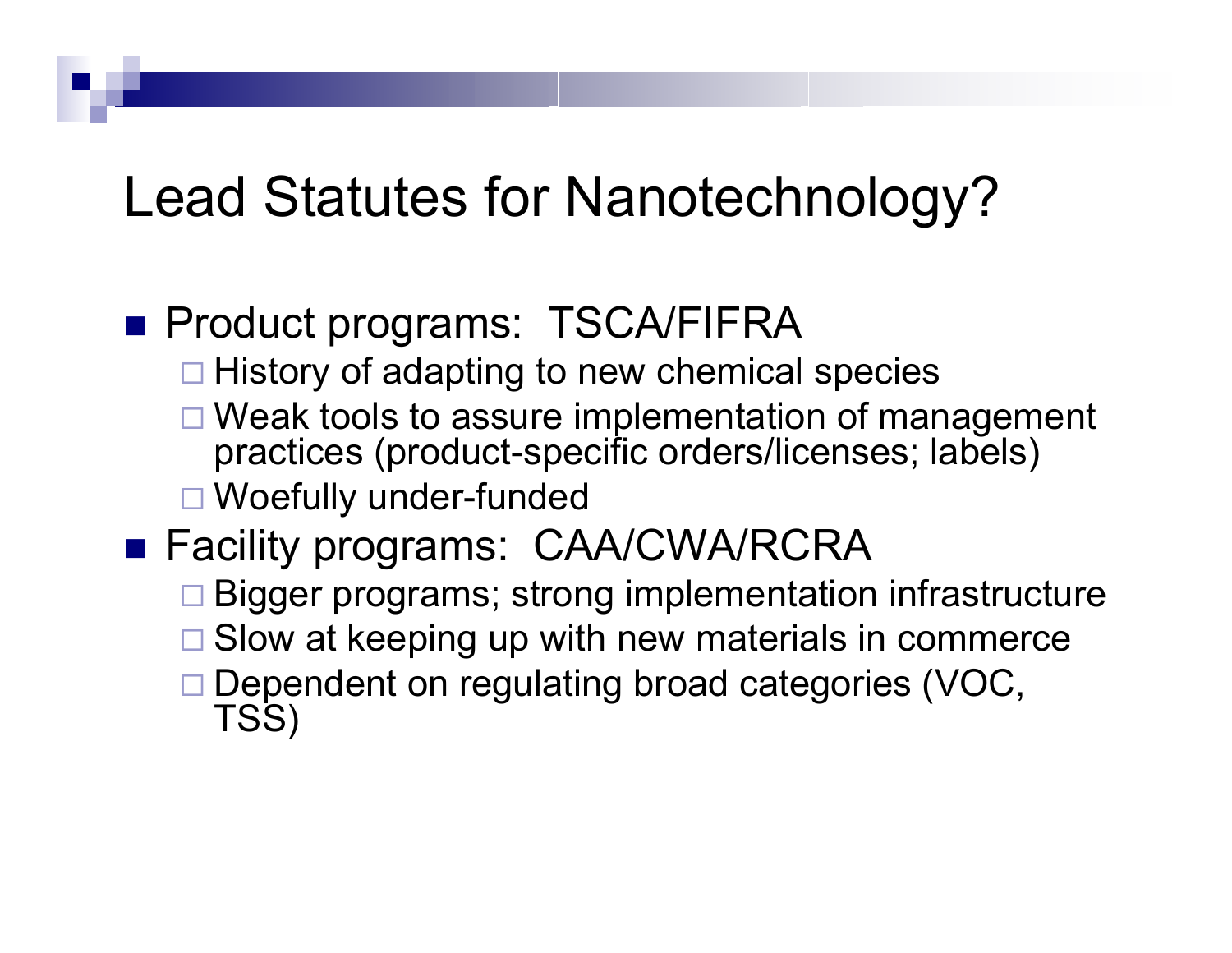### Principles guiding risk assessment

- Backdrop: 10-15 years to clarify toxicology issues, even at a basic level
	- $\Box$  Inadequate resources to test every substance □ Need for surrogates (e.g., TSCA SAR principles)
- What are the indicators of toxicity?
	- □ Toxicology of non-nano version of chemical?
	- □ Particle size, shape, surface area, electrical charge?
- How to define categories of concern (e.g., PBT)?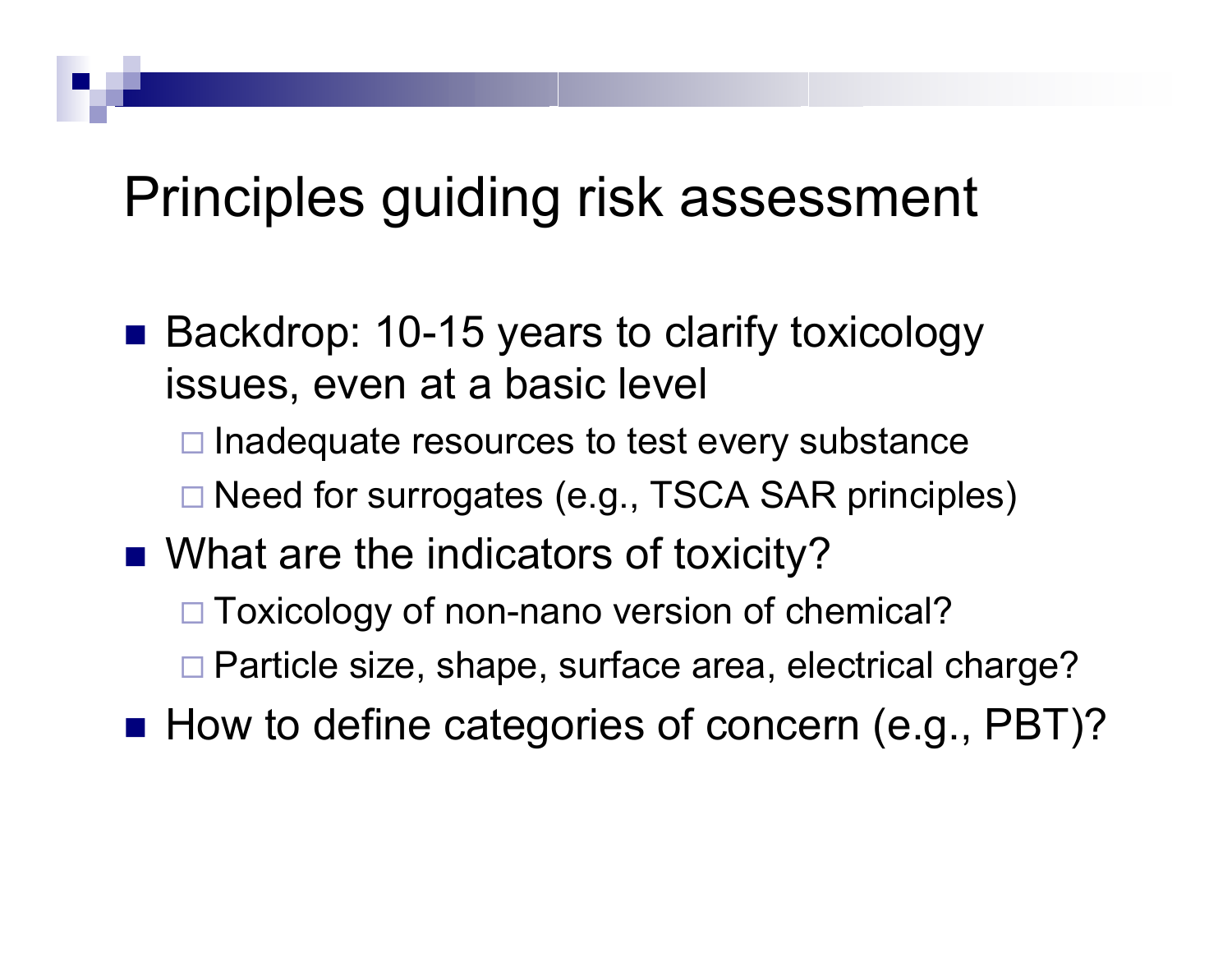### Approach to Particles

- EPA has taken differing approaches
	- □ CAA: particulates are treated as toxics
	- □ Other programs have distinguished chemical species
		- Small particles migrate widely in body
		- But chemical species can have differing impacts
		- Ex: crystalline silica vs. titanium dioxide, carbon black
- EPA's path on this issue has huge implications
	- Nanotech particles as inherently dangerous?
	- Potential cost to differentiate particles on toxicity spectrum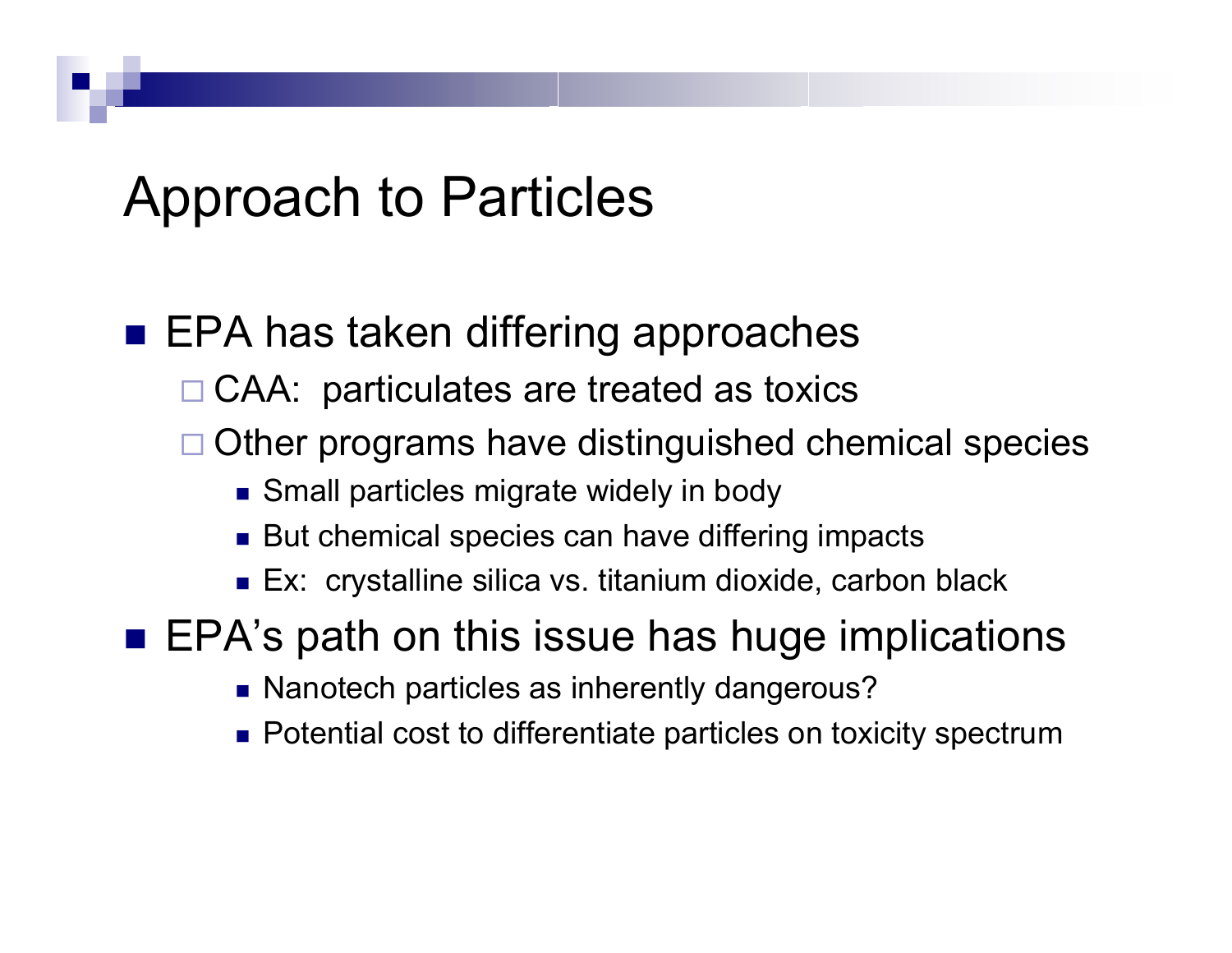# Challenge of Monitoring

- TSCA/FIFRA don't rely on monitoring
- But monitoring is central to CAA/CWA/RCRA □ Programs mandate monitoring of "bad" chemicals
- What will be the monitoring protocols for nanoscale materials?
- And can monitoring be cost-effective?
- Monitoring is a central issue that determines viability of various programs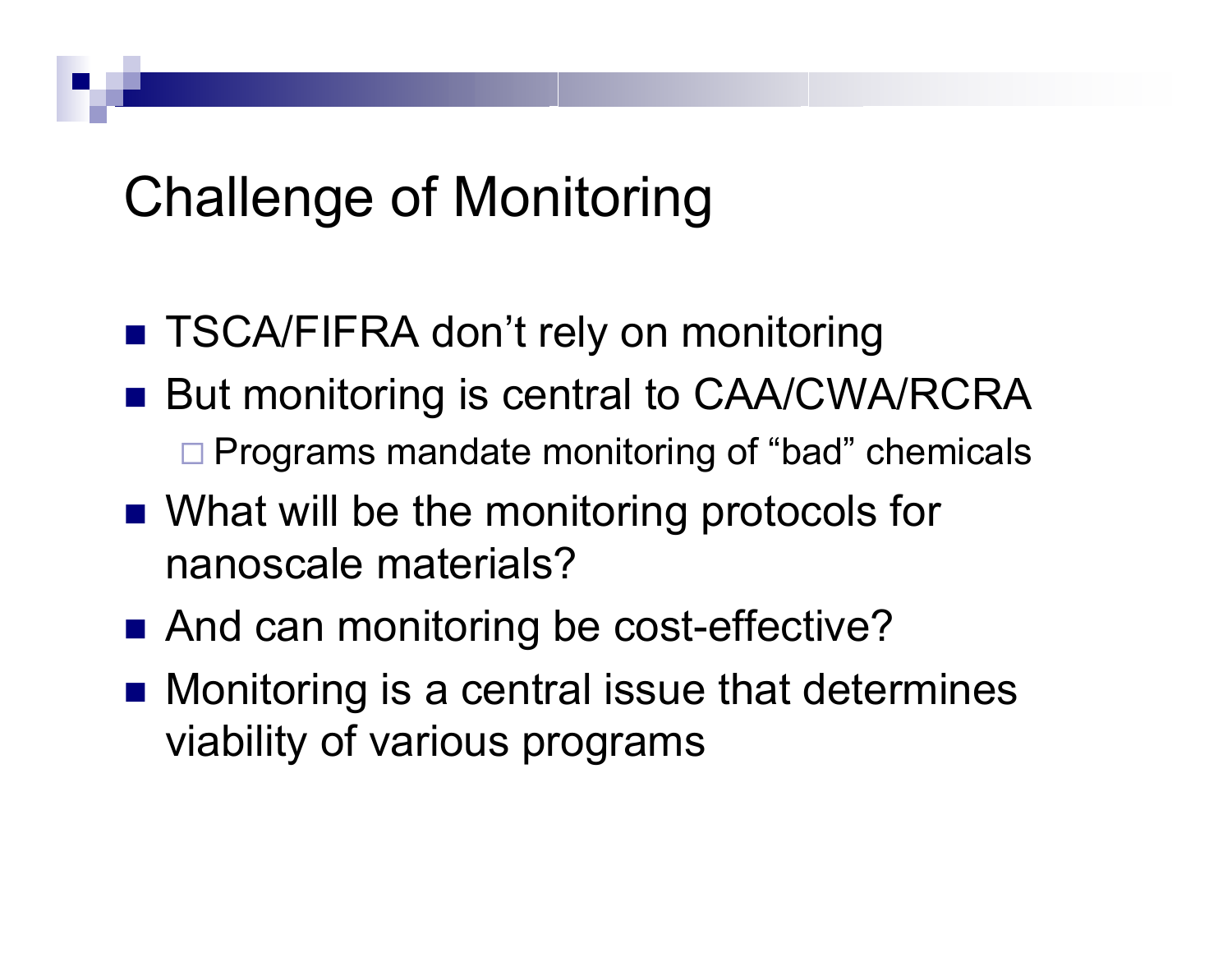### Cross-Media Tradeoffs

- Nanotechnology as an environmental opportunity
	- □ Ex: avoiding waste; environmental sensors
- **Potential environmental pros/cons** 
	- **□ Internecine battles among environmental** professionals

■ Lack of a framework to resolve disputes □ Criteria for making risk-risk tradeoff decisions □ Process for dispute resolution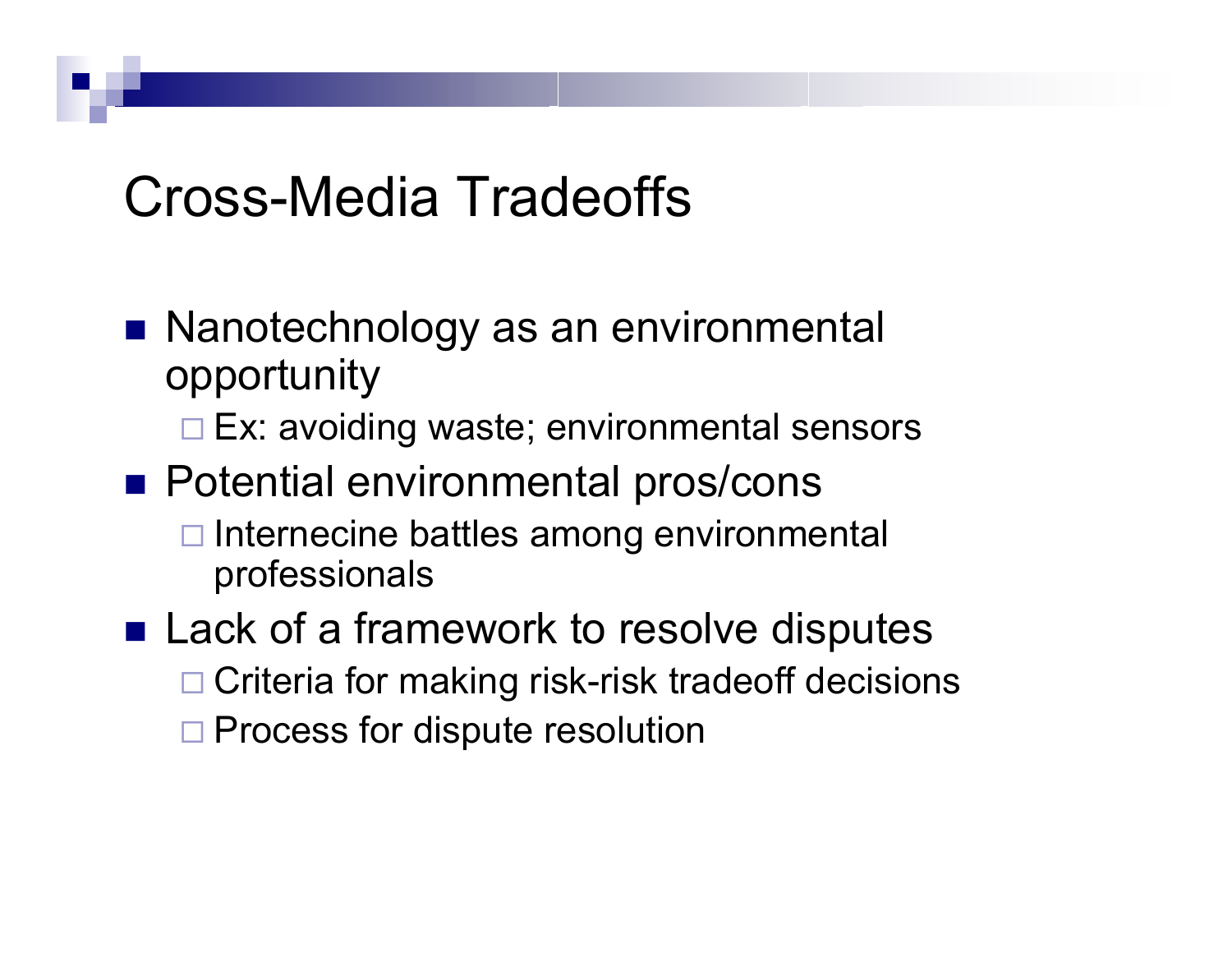### Public Access to Useful Information

- Debate over significance of toxicology data on nanotechnology is already upon us
- Transparency of data is necessary for compliance, liability protection & public credibility □ More structured system for sharing data?
- Managing uncertainty: allow science to develop □ Long road: how to avoid over-reaction to early work?
	- **□ But encourage prudent management responses to** credible available evidence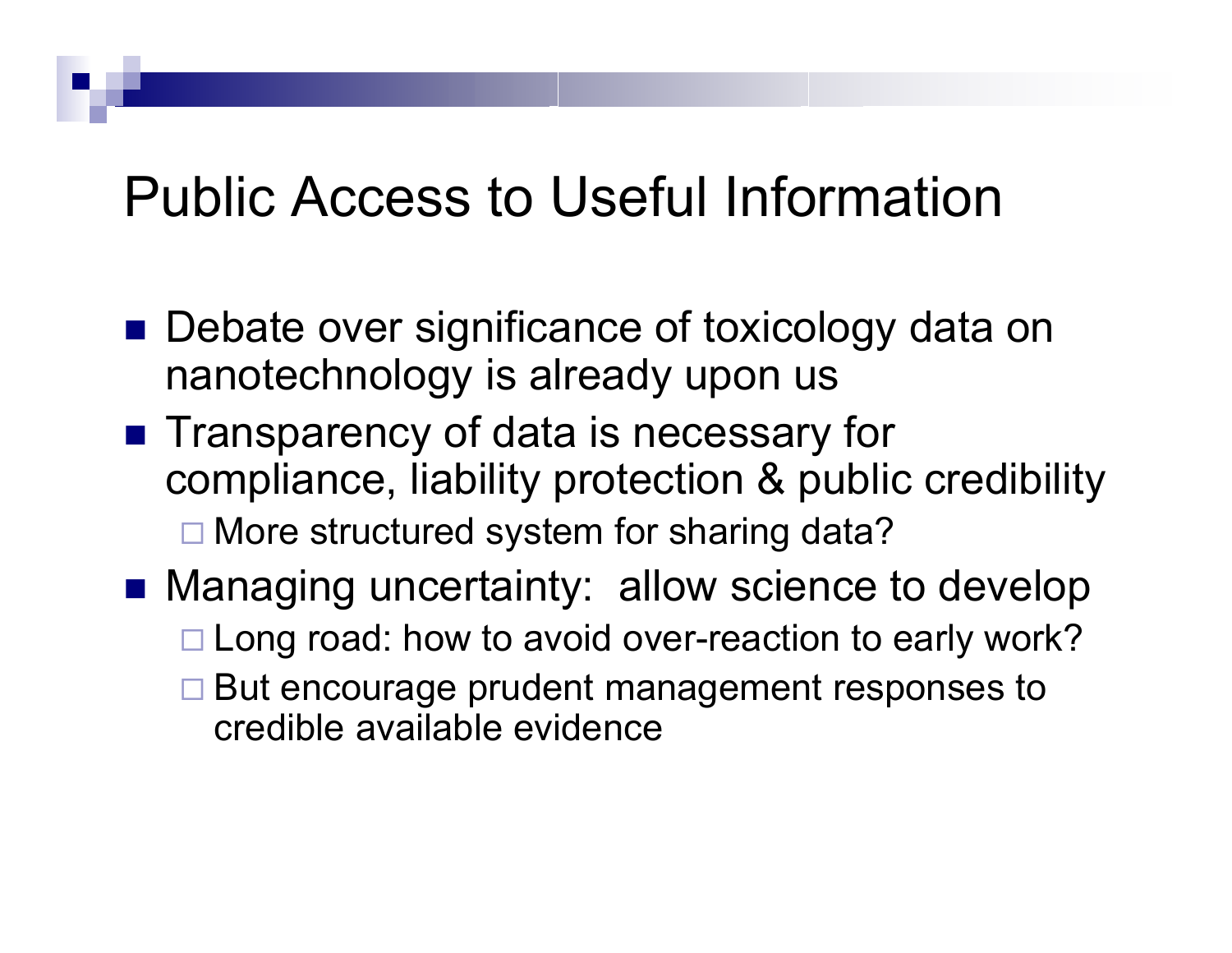### Implementation Across Programs

- TSCA/FIFRA impose broadly stated controls □ Ex: no discharge to water, high-temp incineration Minimal specifics (protocols, monitoring, etc.)
- Air/water/waste programs are not watching over implementation of these requirements
	- □ Not generally aware of such controls
	- □ Cannot refine controls or assure implementation
- Without coordination, releases of nano-materials will not be controlled